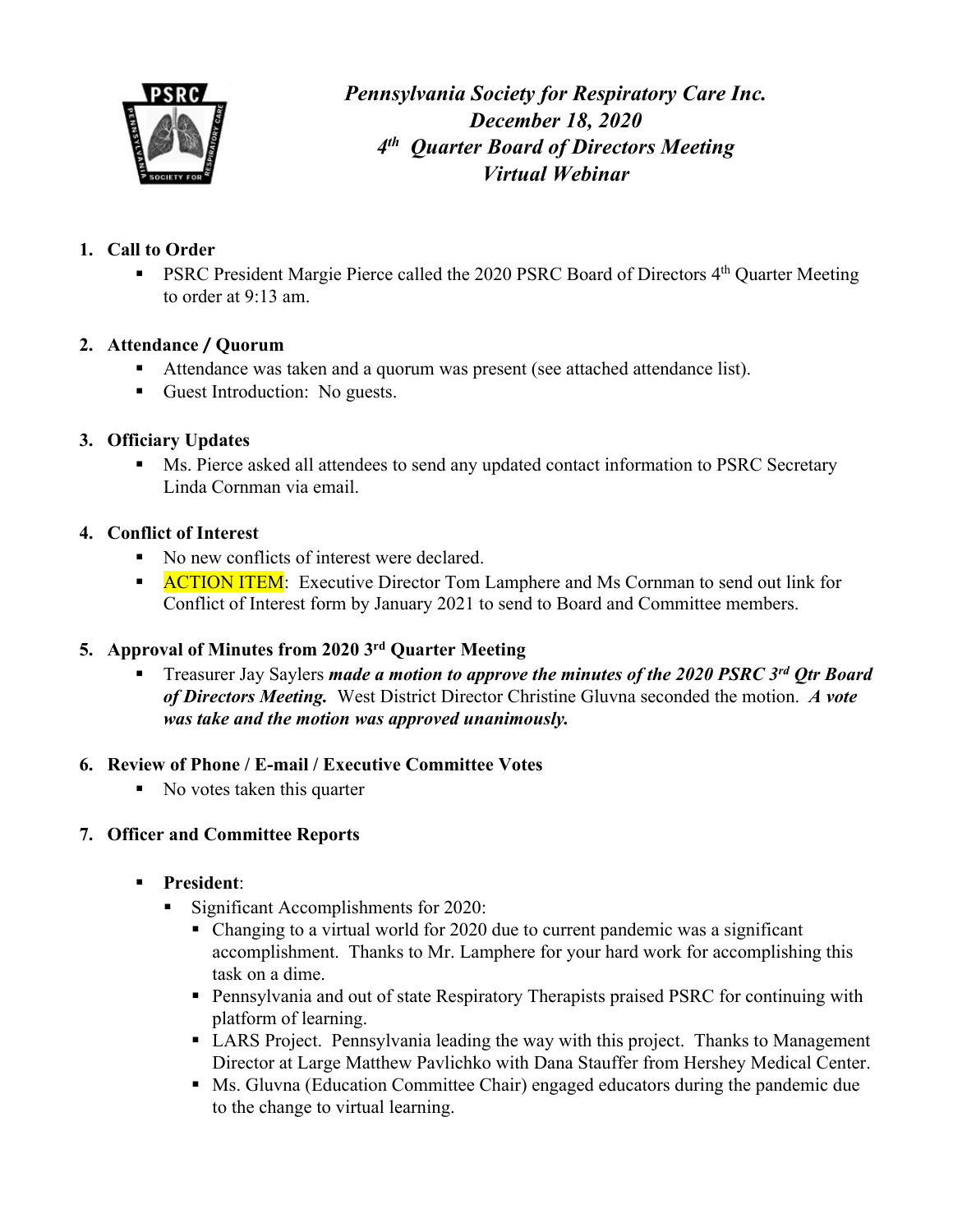#### § **Vice President:**

- Practitioner of Year and Department of Year reviewed by Vice President Kathy Sebastian.
- § Mr. Pavlichko commented that objective measures were created. This makes it an objective decision vs a subjective decision by Board.
- Timeline is tight for changes due to the fact that nominations are required early in awarding year.

#### § **Treasurer:**

- Reviewed current account standings to include Revenue and Expenses.
- **Exampled 1** Items to complete for 2020:  $3^{rd}$  and  $4^{th}$  Quarter Audit with Audit Committee Chair Kaitlyn Hannigan.
- § Vanguard Investments need to be addressed. Treasurer Jay Salyers to meet with Ms Pierce following the Christmas holiday to discuss topic.

## § **Executive Director:**

- Reviewed current membership numbers. Up new 344 members. 11.6% increase.
- Nine live webinars for a total of 35 CRCEs.
- § 15 non-traditional courses offered from live webinars. 1400 courses taken by individuals.
- Reported that he and Bette Grey (RT on Osteopathic Board of Medicine) met with Bureau of Professional and Occupational Affairs to assist with licensure of new applicants.
	- Mr Lamphere can now forward names to those with challenges of licensure to Commissioner.
	- Attended a meeting regarding changes to PALS system. Hospitals can log into PALS portal to see position of new licensure application.
	- Mr Lamphere may receive special access to the system to assist new applicants in process of applications.
- § Reviewed Virtual Educational Package Plans with "All in One" for 2021-2022.
	- January roll out of new program.
	- Pricing: \$230 for AARC / PSRC members, \$200 for anyone who was an "All in One" member in 2020. \$275 for Non-PSRC Members.
	- When joining "All in One" program, may add year of AARC membership for \$70.
	- A minimum of one webinar will be offered bimonthly throughout 2021-2022 (total of 12 webinars).
	- Minimum of 20 hours of non-traditional lectures at any time. Lectures will rotate throughout the two year period so a minimum of 30 total online lectures will be offered throughout 2021-2022.
	- Specialty Section topics, including Neonatal/Pediatric, Adult Acute Care, Education and Diagnostics along state mandated topics required for licensure will be offered.
	- ACTION ITEM: Marketing Materials for All in One Educational package ready for 1<sup>st</sup> week of January for release 2<sup>nd</sup> week of January. Subgroup includes: 2021 Elected Delegate Gail Varcelotti, Mr Lamphere, Ms Pierce, East Director Melissa Thornborough.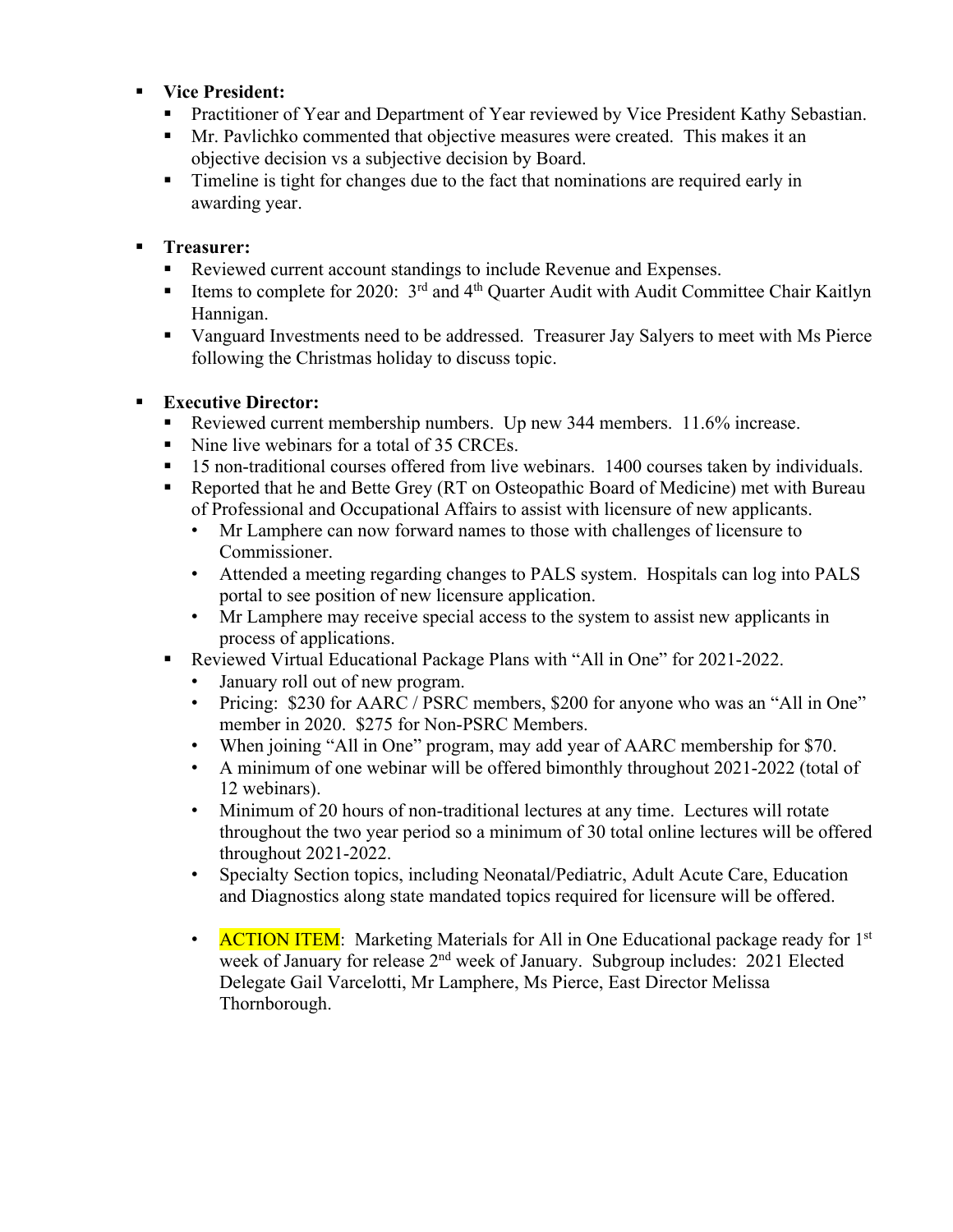#### § **Legislative:**

- § ACT 41: Allows licensed individuals from other states to obtain PA licensure.
- PSRC signed-on the Commonwealth Joint Statement emphasizing importance of flu shot.
- If a similar document arises with COVID-19 vaccine, PSRC would sign on that as well.
- HB 64: Allow professionals to carry over CRCE from one cycle to the next. Takes effect 2021.

## § **Delegate:**

- COVID Memorial Fund: \$500 award given to families of Respiratory Therapists who have passed away due to COVID-19. AARC membership not a factor in receiving funds.
- ARCF has donated blocks in the virtual museum honoring those who have passed due to COVID-19.
- AARC Executives Tom Kalstrom and Tim Myers have left the AARC.
- House of Delegates evaluating Delegate Travel for 2021 live meeting.

## § **Secretary:**

- Reviewed Goals for 2021 to include better communication.
- **ACTION ITEM:** Mr. Lamphere to meet with Ms Cornman and Ms Gluvna regarding the setting up the Webinar by end of January.
- **•** District Directors, DALs, and Ms Napolitano to meet with Mr Lamphere regarding Moderating the future Webinars.

## § **West District:**

- § Will initiate virtual visits with department managers and education programs within first quarter of 2021.
- Will continue to coordinate with Mr Lamphere to provide educational offerings for West District that align with evolving restrictions.

# § **Neonatal-Pediatrics:**

- Assisted with finding speakers for Neonatal-Pediatric Webinars.
- Resourced for COVID related Neonatal-Pediatric work (AGPs, etc)
- Goals for 2021:
- Continue with workshop development.
- § Support recruitment efforts with PSRC.
- Continue with resourcing for COVID related topics for Neonatal-Pediatrics.

#### § **Leadership/Management:**

- LARS: Leadership Association for Respiratory Services.
	- Pilot Program through House of Delegates of AARC.
	- Purpose: Help leaders to grow as leaders.
	- Three Webinars in 2020. More networking events. Non-CRCE events.
	- 2021 continue leadership networking events. Leaders to be asked to bring in future leaders. Succession planning.
		- LARS style meeting about every 6-8 weeks during calendar year 2021.
	- Website Changes
		- Get more traffic to PSRC website.
		- Links for District Directors, LARS, PRRC, DALs.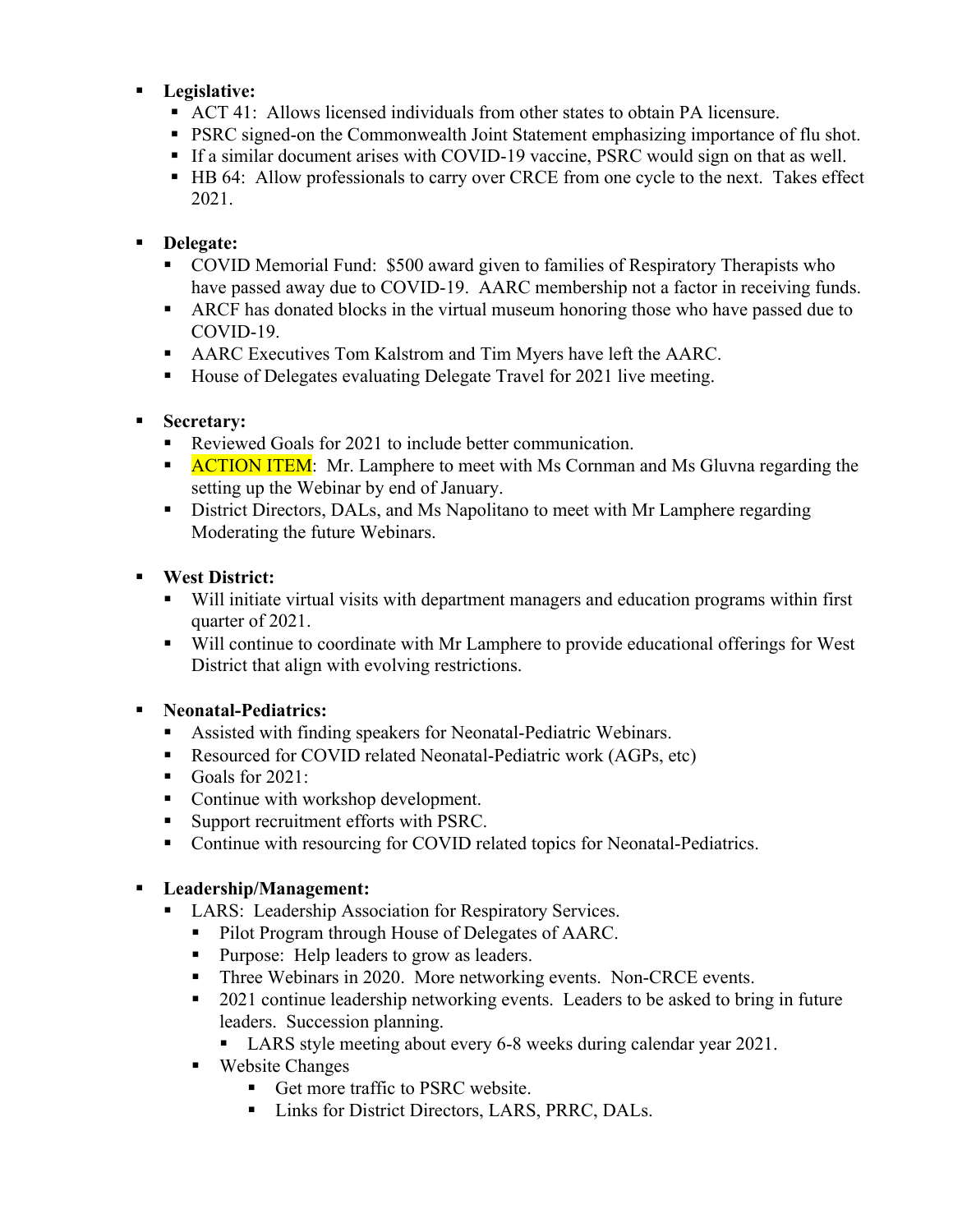

*Pennsylvania Society for Respiratory Care Inc. Friday December 18, 2020 4th Quarter Board of Directors Meeting Virtual Webinar*

# **Meeting Attendance**

| <b>President</b>                 | Margie Pierce          | Present            |
|----------------------------------|------------------------|--------------------|
| <b>President-Elect</b>           |                        |                    |
| <b>Vice President</b>            | Kathy Sebastion        | Present            |
| <b>Treasurer</b>                 | <b>Jay Salyers</b>     | Present            |
| <b>Treasurer-Elect</b>           | Kaitlin Hannigan       | Present            |
| <b>Secretary</b>                 | Linda Cornman          | Present            |
| <b>Senior Delegate</b>           | John Conrad            | Present            |
| <b>Junior Delegate</b>           | Vacant<br>---------    |                    |
| <b>District Director-East</b>    | Melissa Thornborough   | Excused            |
| <b>District Director-Central</b> | Jason Lake             | <b>Not Present</b> |
| <b>District Director-West</b>    | Christine Gluvna       | Present            |
| <b>DAL-Neonatal-Pediatrics</b>   | Lisa Tyler<br>Present  |                    |
| <b>DAL-Acute Care</b>            | <b>Karsten Roberts</b> | Present            |
| <b>DAL-Management</b>            | Matt Pavlichko         | Present            |
| <b>Executive Director</b>        | Tom Lamphere           | Present            |
| <b>Audit Committee</b>           | Kaitlin Hannigan       | Present            |
| <b>Awards Committee</b>          | Kathy Sebastion        | Present            |
| <b>Budget Committee</b>          | <b>Jay Salyers</b>     | Present            |
| <b>By-laws Committee</b>         | Randy Solly            | Present            |
| <b>Education Committee</b>       | Christine Gluvna       | Present            |
| <b>Election Committee</b>        | Alyssa Pierce          | Excused            |
| <b>Investment Committee</b>      | <b>Jay Salyers</b>     | Present            |
| <b>Judicial Committee</b>        | <b>Karsten Roberts</b> | Present            |
| <b>Legislative Committee</b>     | <b>Karsten Roberts</b> | Present            |
| <b>Legislative Consultant</b>    | The Winter Group:      | Present            |
|                                  | Angie Armbrust         |                    |
| <b>Medical Advisor</b>           | <b>Brian Anderson</b>  |                    |
| <b>Membership Committee</b>      | Alyssa Pierce          | Excused            |
| <b>Public Relations</b>          | <b>Tim Essick</b>      | Not Present        |
| <b>Research-PRRC Committee</b>   | Natalie Napolitano     | Present            |
| <b>Sputum Bowl</b>               | Renee Wunderley        | Present            |